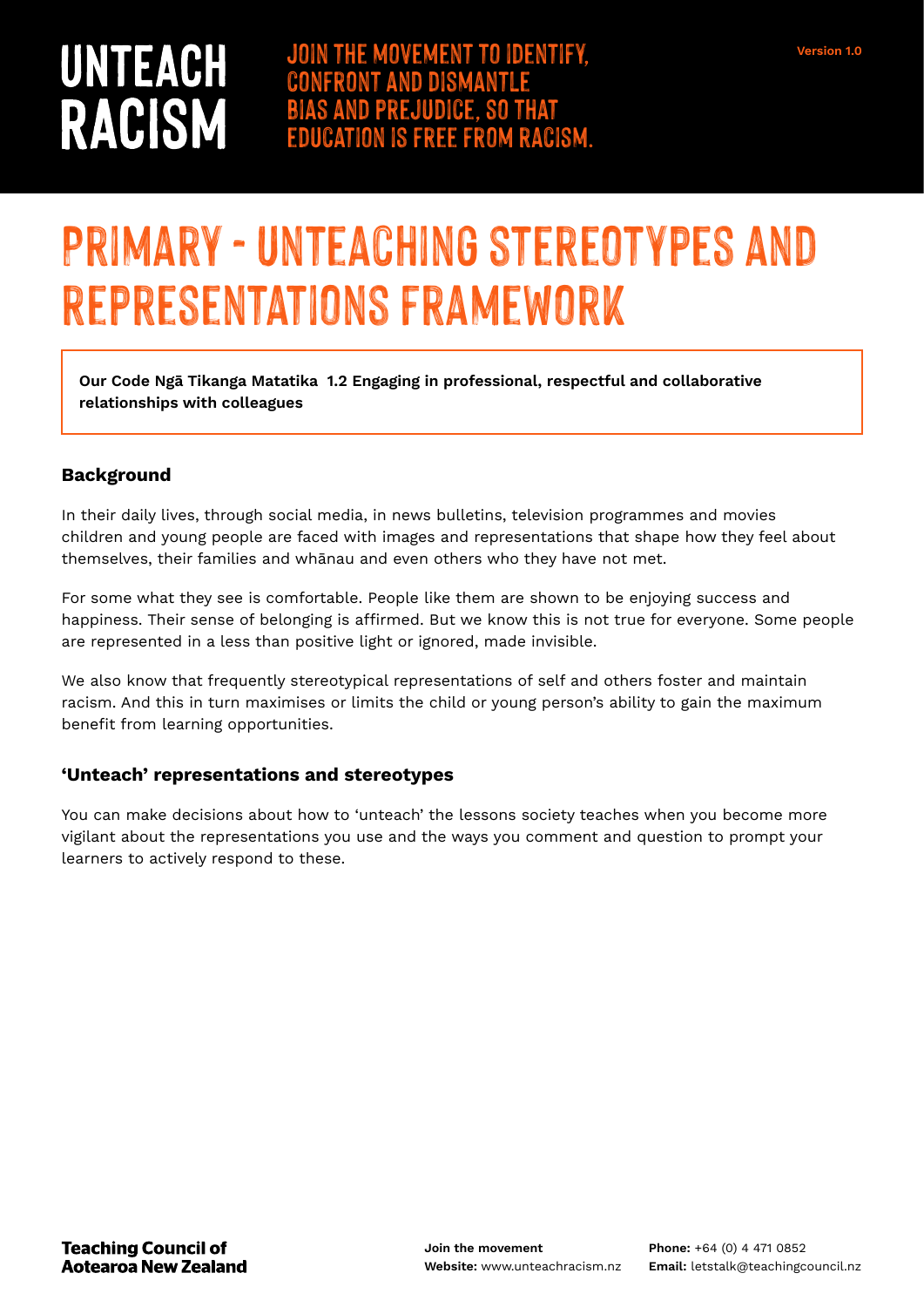### **Designing learning**

The *Standards for the Teaching Profession, Ngā Paerewa mō te Umanga Whakaakoranga* show that as you design learning, you will 'select resources and learning and assessment activities.'

You make many careful decisions as you select:

- Texts to use:
	- ‐ Videos to watch, speeches to listen to
	- ‐ Websites
	- ‐ Articles to discuss
	- ‐ Perspectives to evaluate
	- ‐ Music to play
- Texts to create
	- ‐ Wall displays
	- ‐ On-line learning presentations
	- ‐ Communications with families and whānau
- Contexts for learning
	- ‐ Topics to address, current events, inquiry contexts
	- ‐ Expertise to develop and skills to learn
	- ‐ Ways to demonstrate learning
	- ‐ Oral language sessions
	- ‐ Community connections, outdoor learning experiences

#### **But do you ask yourself:**

- Are tangata whēnua represented regardless of who I teach?
- Are all the young people I teach represented across the texts and contexts I use?
- Are young people I don't teach represented across the texts and contexts I use?
- Are they all represented in strong and positive ways?
- How do you decide about topics for study e.g. is Matariki is a very important topic for your learners? For Māori? What other important topics could there be? How would you decide?

#### **Do I ask my learners questions that can challenge stereotypical representations?**

- What do we know about the children we see or read about here?
- What would you be doing if you were in the story? Picture? …..
- Whose point of view is visible here?
- What does the author want us to think about/ feel?

#### **What else can I do, what else can we do?**

Over the next 6- 8 weeks, complete a simple audit of the texts you use and create as well as the contexts that you use.

Think about the students you need to connect with, whose voices you need to hear in the learning dialogue.

You can begin a conversation with colleagues about what you notice, you may even decide to do the audit together

You can begin a conversation with colleagues about what you notice, you may even decide to do the audit together?